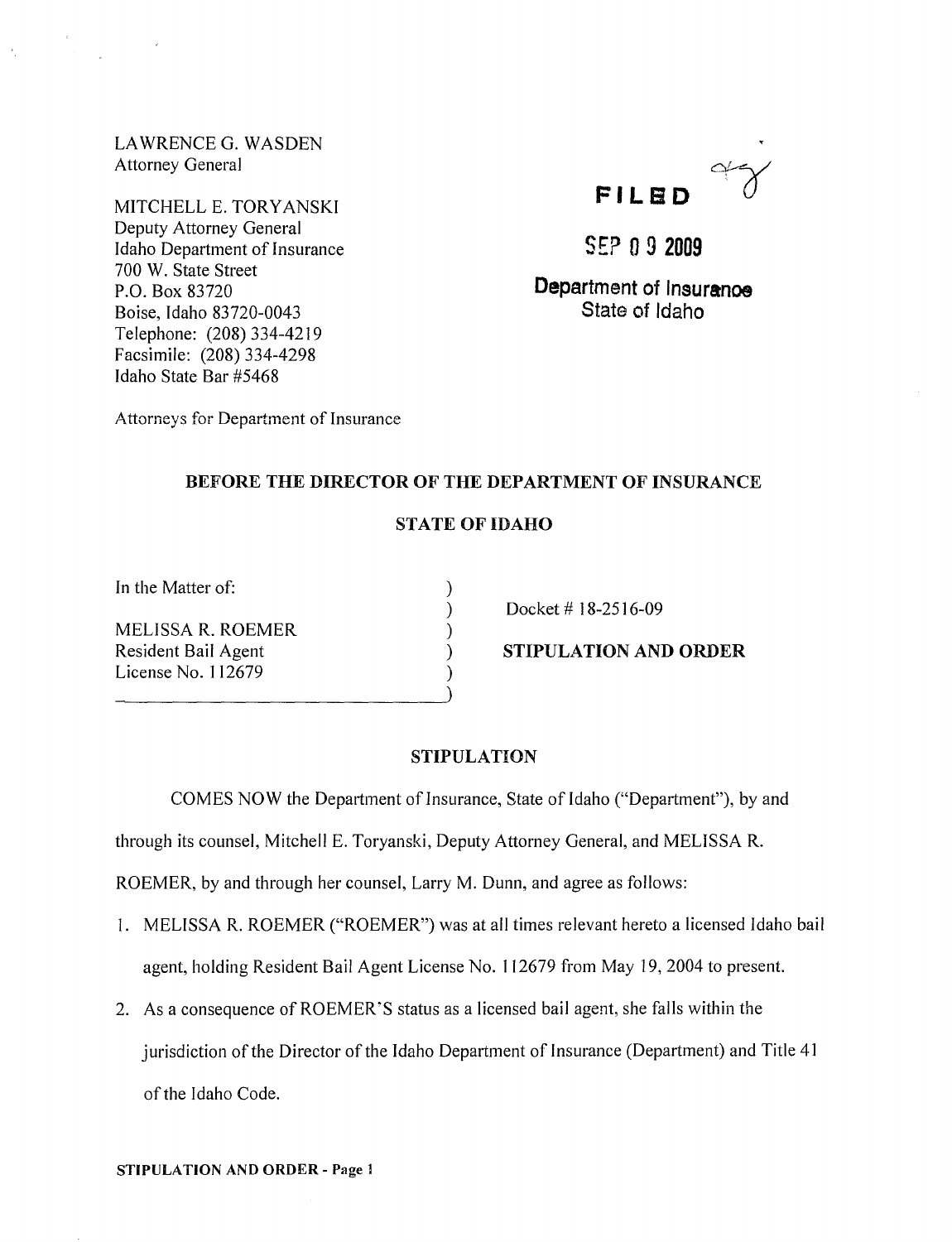- 3. On or about July 22, 2008, the Idaho Department of Labor ("DOL") issued an Eligibility Determination Unemployment Insurance Claim Decision (Decision) with regard to ROEMER. In its decision, DOL concluded that ROEMER failed to disclose work and earnings on weekly claims to DOL between May 6, 2007 and November 3, 2007 resulting in her receipt of state unemployment insurance benefits of Seven Thousand Eight Hundred Twenty-six Dollars (\$7,826.00) to which she was not entitled.
- 4. ROEMER failed to report to the Director of the Idaho Depatiment of Insurance the administrative action taken against her by DOL within thirty (30) days of final disposition of the matter as required by Idaho Code  $\S$  41-1021(1).
- 5. ROEMER'S claims described in paragraph 3 above violated Idaho Code § 41-1016(1)(h) which prohibits licensees from using fraudulent or dishonest practices in the conduct of business in this state or elsewhere.
- 6. ROEMER'S failure to report the administrative action to the Director described in paragraphs 3 and 4 above violated Idaho Code  $\S$  41-1016(1)(b) which prohibits licensees from violating any provision to Title 41, Idaho Code to wit, Idaho Code  $\S$  41-1021(1).
- 7. As a consequence of violating Idaho Code § 41-1016(1)(h), ROEMER agrees to fine of Five Hundred Dollars (\$500.00) and a six (6) month suspension of her Resident Bail Agent License No. 112679 commencing August 31,2009.
- 8. As a consequence of violating Idaho Code §§ 41-1021(1) and 41-1016(1)(b), ROEMER agrees to a fine of Five Hundred Dollars (\$500.00) and a six (6) month suspension of her Resident Bail Agent License No. 112679 to run consecutively with her suspension for violating Idaho Code  $\S$  41-1016(1)(h).
- 9. Both fines will be suspended, but due and payable prior to license reactivation.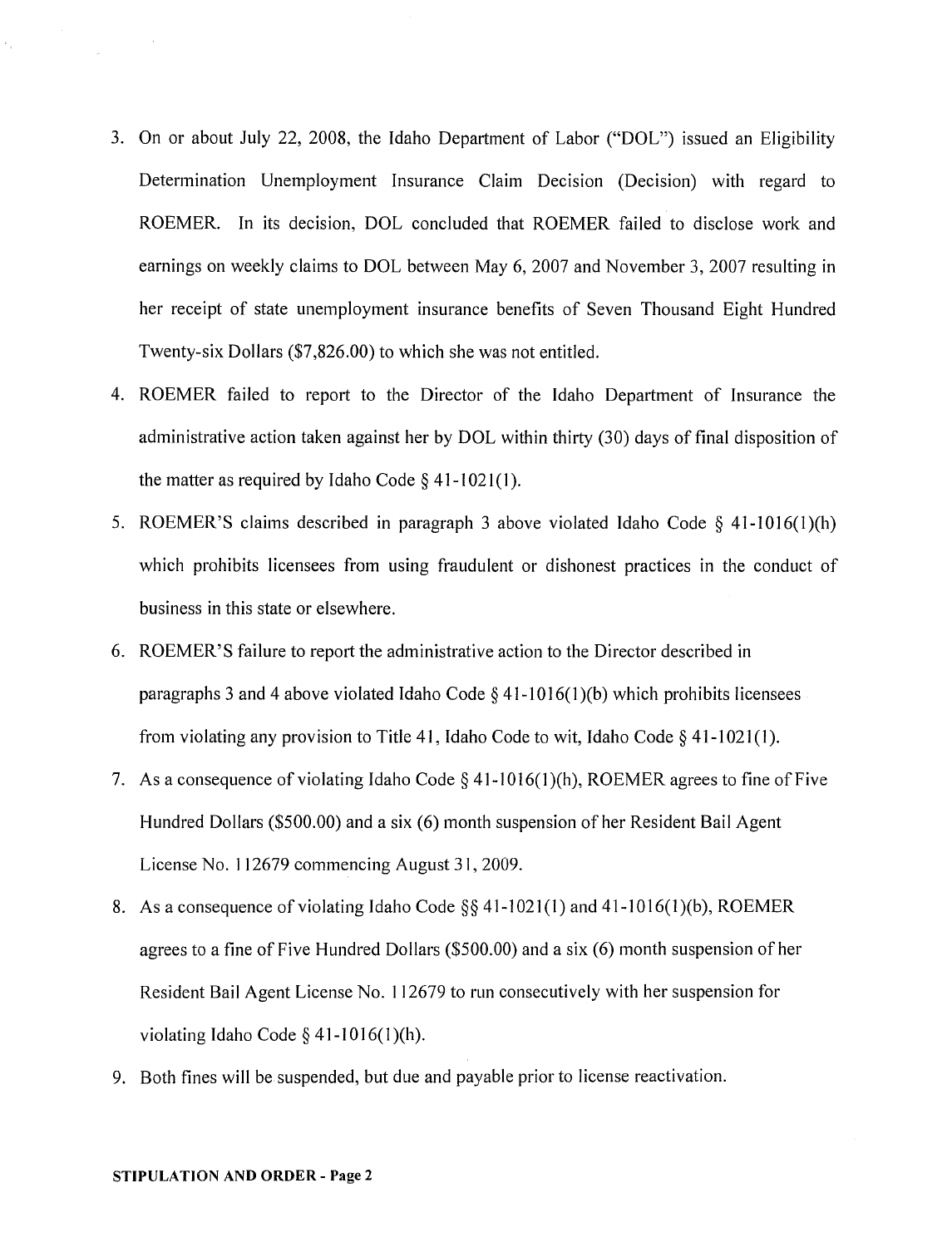- 10. Within five (5) days of the commencement of suspension, ROEMER will deliver her Resident Bail Agent License No. 112679 to the Director either by personal delivery or by mail as required by Idaho Code  $\S$  41-1027(1).
- 1]. The parties agree that the terms of this Stipulation are appropriate and proper under the circumstances referenced herein, and that they have entered into this Stipulation knowingly, voluntarily, and with full knowledge of any rights they may be waiving thereby. Additionally, the patties hereby waive the right to seek reconsideration and judicial review of the attached order.

DEPARTMENT OF INSURANCE STATE OF IDAHO

Dated this  $5\frac{7}{\sqrt{2}}$  day of  $5\epsilon$ ..., 2009. By: MATCHELL E. Deputy Attorney General

MELISSA R. ROEMER

 $\sqrt{1142200}$   $\sqrt{100110}$  Dated this  $\lambda$ 6 day of Aug  $(5\sqrt{2009})$ . By: MELISSA R. ROEMER

DUNN LAW OFFICE

M. Attorney for Melissa R. Roemer By: LARRY M. DC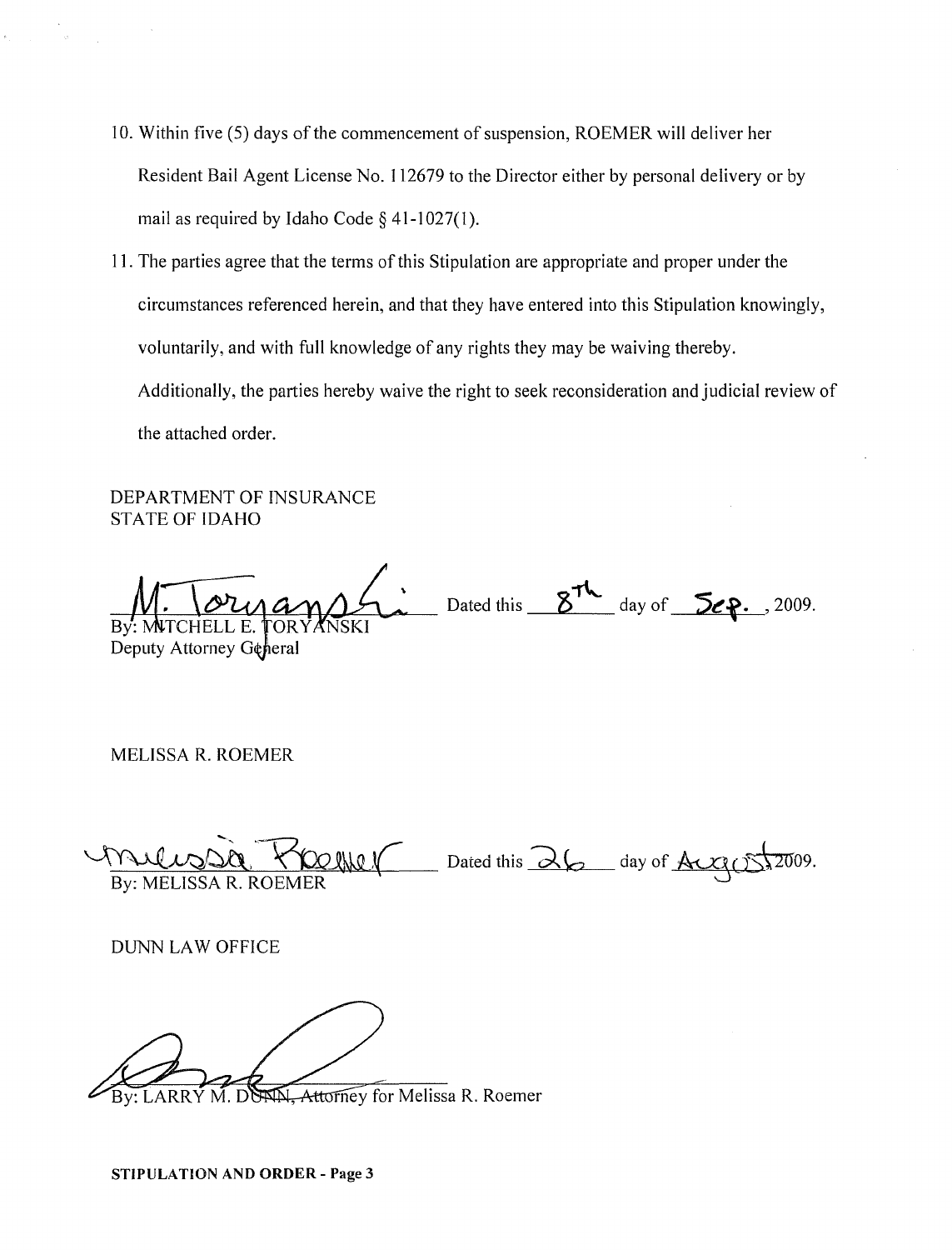#### ORDER

# IT APPEARING FROM THE FOREGOING THAT GOOD CAUSE EXISTS, IT IS

HEREBY ORDERED that the foregoing Stipulation of the parties is adopted and accepted in full and made a part of this Order, effective as of the date executed by the Director.

DATED this  $\frac{97H}{100}$  day of **SPTEMBER** 2009.

 $\bar{z}$ 

 $\label{eq:2.1} \begin{array}{ll} \mathcal{E} & \mathcal{E} \\ \mathcal{E} & \mathcal{E} \\ \mathcal{E} & \mathcal{E} \end{array} \quad \mbox{and} \quad \mathcal{E} = \mathcal{E} \times \mathcal{E} \times \mathcal{E} \times \mathcal{E} \times \mathcal{E} \times \mathcal{E} \times \mathcal{E} \times \mathcal{E} \times \mathcal{E} \times \mathcal{E} \times \mathcal{E} \times \mathcal{E} \times \mathcal{E} \times \mathcal{E} \times \mathcal{E} \times \mathcal{E} \times \mathcal{E} \times \mathcal{E$ 

William feal

WILLIAM W Director